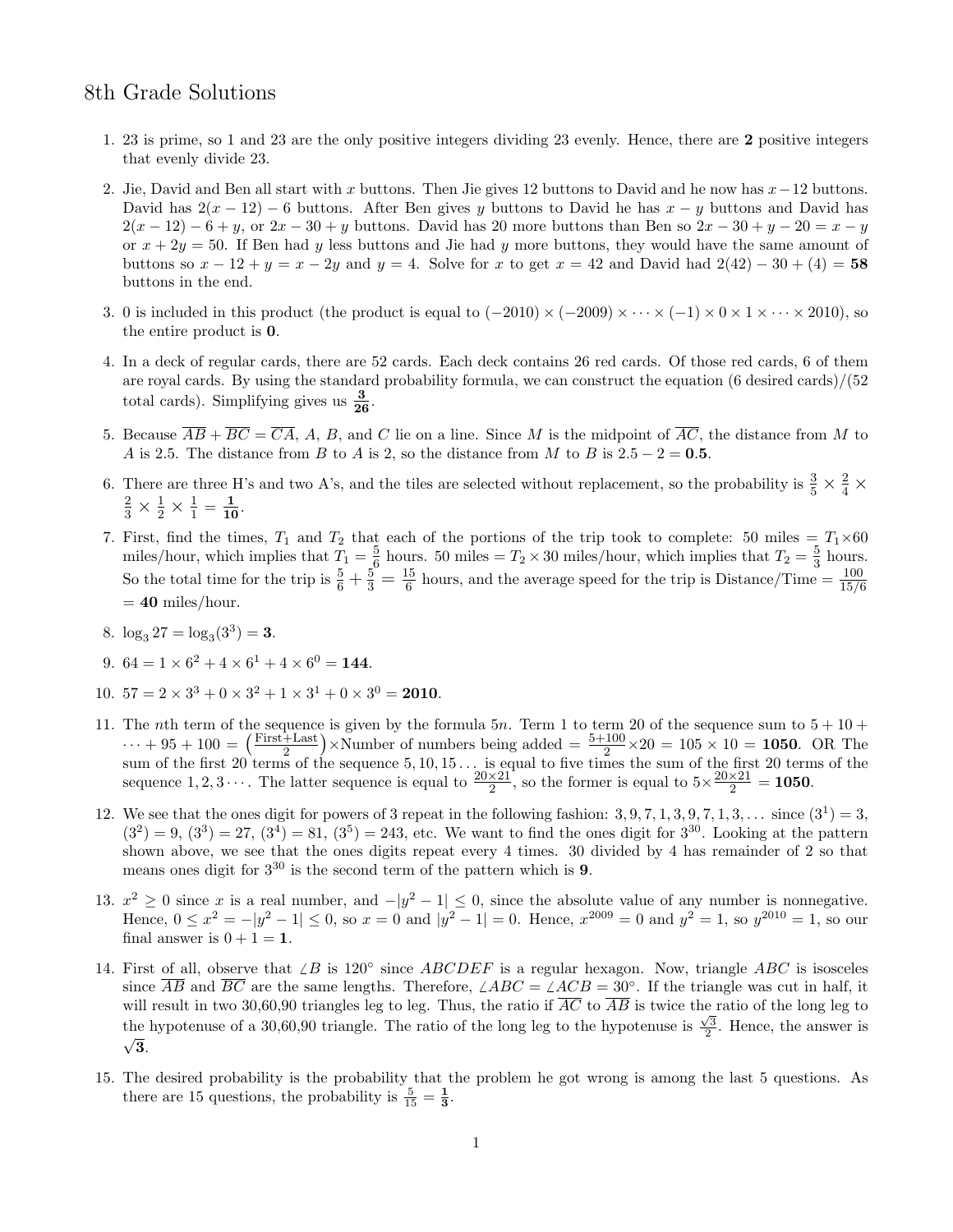- 16. Let  $x = 2^a 5^b n$ , where n is an integer not divisible by 2 or 5. Since we want the smallest x satisfying the condition, we may let  $n = 1$ . Since  $4x = 2^{a+2}5^b$  is a perfect cube,  $a + 2$  and b must be multiples of 3. Since  $5x = 2^{a}5^{b+1}$  is a perfect square, a and  $b+1$  must be even. Since we wish to make x as small as possible, we wish to make a and b as small as possible. The smallest nonnegative integer a such that a is even and  $a + 2$  is a multiple of 3 is 4, and the smallest nonnegative integer b such that b is a multiple of 3 and  $b + 1$  is even is 3. Hence, the smallest possible x is  $2^4 5^3 = 2000$ .
- 17.  $f(ab) = 10a + b (10b + a) = 10a + b 10b a = 9a 9b = 9(a b)$ . Hence, 9 divides  $f(10), f(11), \dots, f(99), 9$ is less than greatest common factor of these numbers. On the other hand,  $f(10) = 9$ , so the greatest common factor of these numbers is not more than 9, so our answer is 9.
- 18. The given expression can be simplified to  $i^{2010-2008} + i^{2009-2008} = i^2 + i$ . We have that  $i = \sqrt{-1}$  and  $i^2 = -1$ , from which we find that our answer is  $-1 + i$  or  $i - 1$ .
- 19. The probability that it will rain at least once is 1 − the probability that it won't rain at all. The probability that it won't rain at all is  $(\frac{2}{5})^4$ , or  $\frac{16}{625}$ . Therefore the probability that it will rain at least once is  $\frac{609}{625}$ .
- 20. Factoring  $4x^2 9y^2$ , we have  $(2x + 3y)(2x 3y) = 15$ . Since  $2x + 3y = 3$ , we have  $2x 3y = 5$ .
- 21. By definition, an octahedron has 8 faces that are all equilateral triangles, 12 edges, and 6 vertices. Therefor, an octahedron has 6 vertices.
- 22. To find all the solutions to the equation, start from  $x = 1$ ,  $y = 2003$ , and increase x by 1. When x reaches 288, y has to be negative to satisfy the equation, thus the maximum possible x is 287. Since x can be any integer from 1 to 287, there are 287 possible values of  $x$ .
- 23. First of all,  $2^3 \cong 8 \cong -1 \pmod{9}$ . Then,  $2^9 \cong -1^3 = -1 \pmod{9}$ , and  $2^27 \cong -1^3 = -1 \pmod{9}$  Obviously,  $-1 \pmod{9} = 8 \pmod{9}$ , so the answer is 8.
- 24. If the first bead is green, then the last bead must be green also, so there are  ${}_{8}C_{4}$  ways to order the remaining beads. If the fist bead is yellow, then the last bead must be yellow also, so there are  ${}_{8}C_{2}$  ways to order the remaining beads. Therefore the answer is  $\frac{{}_{8}C_{4}}{{}_{8}C_{4}+{}_{8}C_{2}}$ , which is  $\frac{70}{70+28} = \frac{5}{7}$  $\frac{5}{7}$ .
- 25. The angle between the hour hand and 3 o'clock is  $0.5 \times 32 = 16°$ . The angle between 3 o'clock and the minute hand is  $13 \times 6 = 78°$ . Hence, the minute hand is  $180 - (16 + 78) = 86°$  behind. The minute hand moves  $6°$  a minute, and the hour hand moves  $0.5^{\circ}$  a minute. Therefore, there is a difference of  $5.5^{\circ}$  per minute.  $\frac{86}{5.5} = \frac{172}{11}$ .
- 26. The probability the Master of Debates wins all three is  $0.9^3 = 0.729$ , and the probability he wins two games is  $0.9^2 \times 3 \times 0.1 = 0.243$ . Therefore, the probability he wins the best of three is  $0.729 + 0.243 = 0.972$ .
- 27. Let the mass of a normal Pokeball be x grams. Label the boxes  $1, 2, 3, \ldots, 10$ . Now, take out one ball from box 1, two balls from box 2, . . . , 10 balls from box 10, and put all 55 balls on the digital scale. If all Pokeballs on the scale were normal, we would have 55x grams. Now, if the scale shows  $55x - n$  grams for  $1 \le n \le 10$ , since each defective Pokeball weigh one gram less than normal ones, box  $n$  contains the defective Pokeballs. Hence, only one (1) weighing is needed.
- 28. Assume that  $x \neq 0$ . We notice that for real numbers  $a, b, (a + b)^2 = a^2 + 2ab + b^2$ . So,  $a^2 + b^2 = (a + b)^2 2ab$ . In the context of this problem,  $x^2 + \frac{1}{x^2} = (x + \frac{1}{x})$  $(\frac{1}{x})^2 - 2(x \times \frac{1}{x})$  $(\frac{1}{x}) = 1^2 - 2 = -1$ , since  $x + \frac{1}{x}$  $\frac{1}{x} = 1.$
- 29. Let a, b, c,  $d =$  the ages of David Yang's children. Though  $a \times b \times c \times d = 7, 7$  is a prime number, thus its only factors are 1 and 7. One of a, b, c, and d must be 7, and the rest must be 1, as  $a, b, c$ , and d are positive integers.  $7 + 1 + 1 + 1 = 10$ .
- 30. In the 10 by 10 square, the length is increased by 10% and the width is decreased by 10%. So the length is 11 and the width is 9, and therefore the area of the rectangle is 99. This area is 99% of the original area, and hence there is a change of  $1\%$  in area.
- 31. When the stock price falls 10%, the resulting price is  $(1-0.1) \times 600 = $540$ . When it rises by 10%, the resulting price is  $(1 + 0.1) \times 540 = $594$ .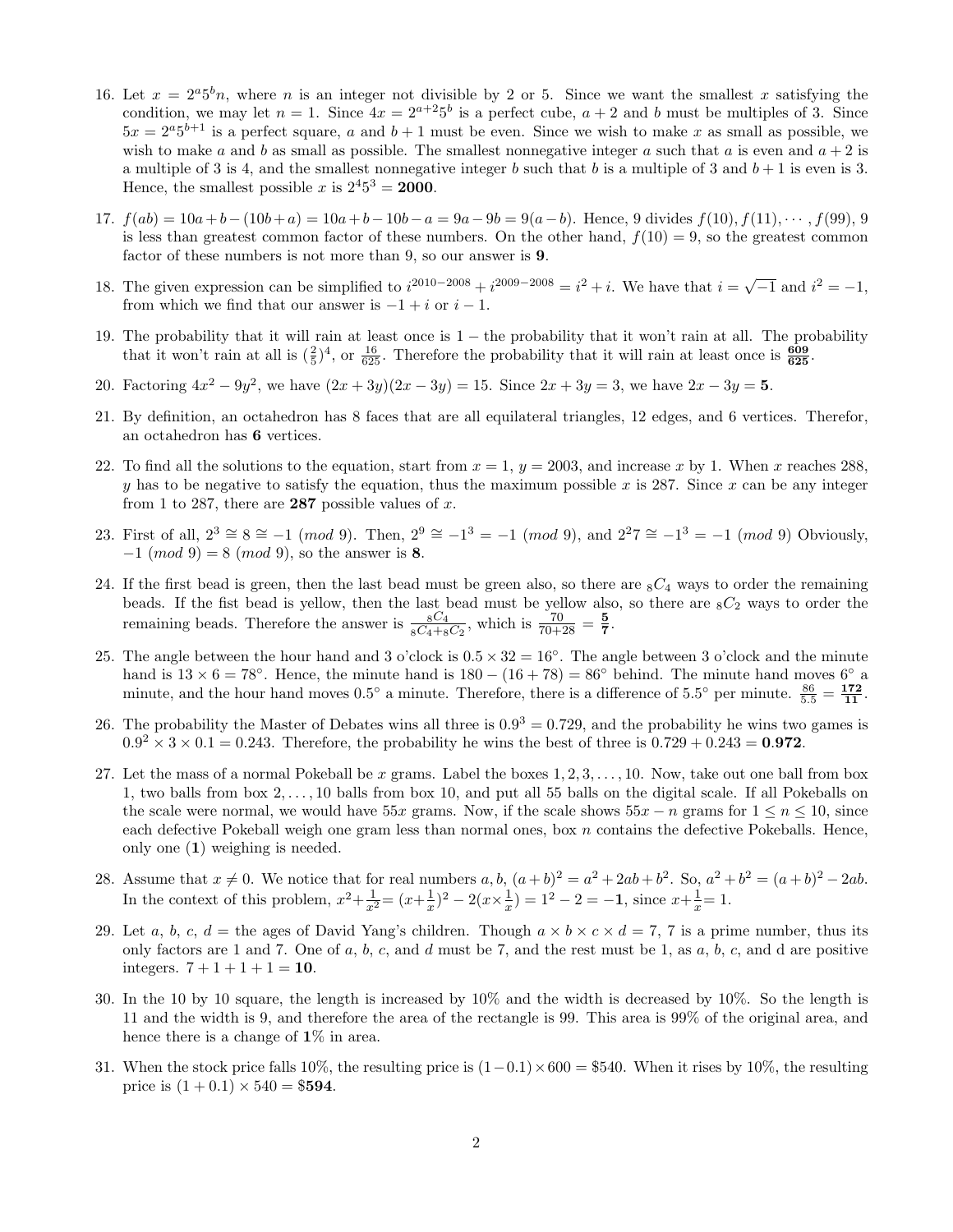- 32. The smallest sum occurs when the summands are as small as possible. The smallest possible squares are 1, 4, 9, and 16. Therefore the sum is  $1 + 4 + 9 + 16 = 30$ .
- 33. To count to one thousand, he would need to write one four-digit number ("1000"), nine hundred three-digit ones ("100" to "999"), ninety two-digit ones ("10" to "99"), and ten one-digit ones ("0" to "9"). That's a total of  $4 \times 1 + 3 \times 900 + 2 \times 90 + 10 = 2894$  digits. Since on each day the boy writes 120 digits, 2894 of them would take 25 days  $(\frac{2894}{120} \approx 24.1167)$ .
- 34. Ignoring the condition that Victoria's shirt and pants have to be of different colors, there are total of  $5 \times 3 = 15$ different outfits she can make. However, for three of these outfits (both blue, black, brown), her shirt and pants are the same color. Hence, we subtract 3 from 15, which gives 12.
- 35. Let 2.4818181818181  $\cdots = x$ . Then, since there are two digits in the repeating unit of 81, find 99x, that is:  $100x - x = 248.1818181818... - 2.481818181... = 245.7 = 99x$ . Rewrite 245.7 as an improper fraction, or  $\frac{2457}{10}$ . Then,  $x = \frac{2457}{990} = \frac{273}{110}$ . The desired sum is therefore  $273 + 110 = 383$ .
- 36. It can be estimated that  $32000011^2 \approx 32000000^2 = 102400000000000$ . (The number of digits is clearly at least 16; to be sure that the answer is 16, we note that  $10^8$  is the smallest number whose square has 17 digits. The answer must therefore have less than 17 digits, since  $32(10^6) < (10^8)$ .
- 37. Let  $y = \frac{1}{x}$  $\frac{1}{x}$ . Then  $y + 3 = 13y$ , so  $3 = 12y$ , so  $y = \frac{1}{4}$  $\frac{1}{4}$ . Hence,  $\frac{1}{x} = \frac{1}{4}$  $\frac{1}{4}$ , so  $x = 4$ .
- 38. We know that any two lines cannot intersect more than once, and that there are  $\binom{5}{2}$  $\binom{5}{2} = 10$  possible pairs of lines within 5 lines, so we cannot have more than 10 points of intersection. We show that 10 points of intersection is possible by drawing a regular pentagon and extending the edges to form a 5 pointed star shape, in which there are 10 points of intersection.

39. 
$$
\frac{59}{\sqrt{3} + \sqrt{5} + \sqrt{7}}
$$
  
\n
$$
= \frac{59(\sqrt{3} + \sqrt{5} - \sqrt{7})}{(\sqrt{3} + \sqrt{5} + \sqrt{7})(\sqrt{3} + \sqrt{5} - \sqrt{7})}
$$
  
\n
$$
= \frac{59(\sqrt{3} + \sqrt{5} - \sqrt{7})}{(\sqrt{3} + \sqrt{5})^2 - (\sqrt{7})^2}
$$
  
\n
$$
= \frac{59(\sqrt{3} + \sqrt{5} - \sqrt{7})}{2\sqrt{15} + 1}
$$
  
\n
$$
= \frac{59(\sqrt{3} + \sqrt{5} - \sqrt{7})(2\sqrt{15} - 1)}{(2\sqrt{15} + 1)(2\sqrt{15} - 1)}
$$
  
\n
$$
= \frac{59(\sqrt{3} + \sqrt{5} - \sqrt{7})(2\sqrt{15} - 1)}{(2\sqrt{15})^2 - 1^2}
$$
  
\n
$$
= \frac{59(\sqrt{3} + \sqrt{5} - \sqrt{7})(2\sqrt{15} - 1)}{59}
$$
  
\n
$$
= (\sqrt{3} + \sqrt{5} - \sqrt{7})(2\sqrt{15} - 1)
$$
  
\n
$$
= 6\sqrt{5} + 10\sqrt{3} - 2\sqrt{105} - \sqrt{3} - \sqrt{5} + \sqrt{7}
$$
  
\n
$$
= 9\sqrt{3} + 5\sqrt{5} + \sqrt{7} - 2\sqrt{105}.
$$
  
\nHence,  $a = 9, b = 5, c = 1$ , and  $d = 2$ , so  $a + b + c + d = 17$ .

- 40. Let x be the side length of the square. The area of a square is  $x \times x = x^2$ . The perimeter of a square is  $x+x+x+x=4x$ . Since the area of the square is 9 times more than the perimeter, we have that  $x^2 = 9 \times (4x)$ . Thus,  $x^2 = 36x$ . Dividing both sides by x yields  $x = 36$ .
- 41. Because the polynomial passes through  $(0, 0)$ ,  $(1, 0)$ ,  $(2, 0)$ , and  $(3, 0)$ , we know that it has roots at  $x = 0, 1$ , 2, and 3. That means that the polynomial can be factored as  $Ax(x-1)(x-2)(x-3)$ . Then the value of the polynomial at  $x = 4$  is  $A \times 4 \times 3 \times 2 \times 1$ , which is 24A. Since we know that the value at  $x = 4$  is 1, A must be  $\frac{1}{24}$ . Hence, the value of polynomial when  $x = 5$  is  $\frac{1}{24} \times 5 \times 4 \times 3 \times 2$ , or **5**.